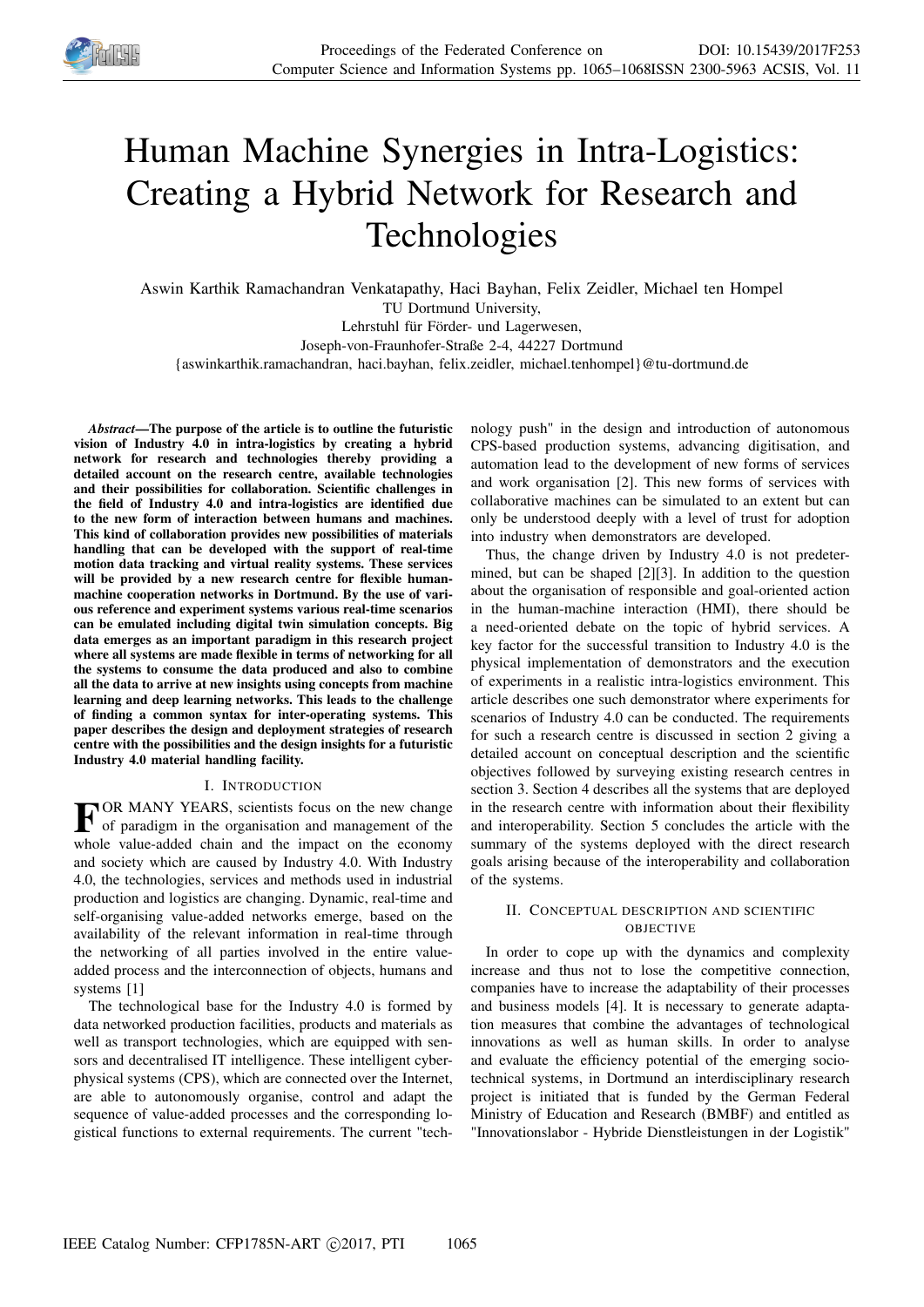Fig. 1. Structural insight into the research centre

[5]. Decentralisation, networking and localisation form the three basic pillars of an efficient hybrid work environment. With these three pillars a lot of other virtual elements can be included in the research focus such as creating a digital twin [6].

This novel form of an interdisciplinary and cross-process research environment is intended to contribute, amongst others, to answer the following central scientific questions:

- Through the emergence of hybrid cooperation networks (HCN), in which humans and machines support and complement each other in a common work space, the question arises of how responsible, secure and purposive action can be designed and organised in the future HMI.
- On the one hand, the continuously increasing amount and complexity of data in the field of intra-logistics can lead to an additional burden on employees; e.g. in the form of demotivation or excessive demand. On the other hand, the available data can improve, among other things, the quality of employee decisions. Therefore it is essential to answer the question how the innate abilities of employees (such as creativity, motor skills, experience, intuition) can optimally be combined with the abilities of technical (assistance-) systems (e.g. for data evaluation or information visualisation).
- In answer to the research question how technical systems can perceive, analyse and evaluate their environment more intelligently, e.g. by means of big-data analysis or machine intelligence techniques, a contribution is to be made to increase their adaptability and their ability to interact with humans.
- The increasing networking and decentralised control of the entities in a HCN lead to the fact that the amount of data to be processed increases by a factor of 1000 per decade [7]. From this, the question of how the emerging data volume can be transmitted securely, wirelessly and in a system guaranteed time.

For research, to develop scenarios, use cases and experimental situations the research centre is furnished with flexible reference and experiment systems and their interoperability which is described in the following chapters with a survey of research centres that are used for deriving system requirements. A 3D

render of the research is shown in fig 1.

## III. SURVEY OF RESEARCH CENTRES

This section surveys existing systems in various research domains and to arrive at the system requirements for the research centre. As stated in conceptual description of the research centre, it is important to focus on localisation and navigation systems for the future logistics facilities. From the systems [8], [9], [10], [11], [12], [13], [14], [15], [16] and the publications using these systems, it is clear to use an optical localisation system that is capable to provide location data of objects in real time in 3D. From [12] and [13], it is clear to understand the communication characteristics of various wireless communicating entities is important. Due to the amount of usable data that can be gathered from radio communication and to acquire the data and process this data on the radio system, a radio reference system is proposed in the requirements of the research centre which is capable of multi-standard baseband processing [14]. These reference systems should run synchronised with the ability to acquire data from all the available systems. The requirements from the reference are gathered from these existing research centres and with the experiment systems being generated from a futuristic Industry 4.0 warehouse where a strong HMI takes place with IoT systems playing an important role in coordinating the logistics processes.

## IV. REFERENCE AND EXPERIMENT SYSTEMS IN THE RESEARCH CENTRE

# *A. Reference systems*

*1) Optical reference system:* The motion tracking system is the north star for the research centre which is a real-time localisation system (RTLS). The RTLS system requires small markers to be attached to the objects that are being tracked and with a very minimum calibration effort, the objects can be tracked using the Tracker software provided by the camera manufacturer. This system is a reference system for providing location of the objects in a precision of less than half a meter guaranteed by the software with a limitation of 1 camera having direct line of sight of at least three markers attached to the object after calibration. There are 38 cameras over an area of 570 sq. m to track and localise all the objects i.e. markers within the area. The software also guarantees a maximum computation time for estimating the location in the 3D space which is less than a second. The software exposes application programming interface (API) that can be used as both query on demand or to have a stream of all the objects that are being tracked. Each tracker can be labelled in the software to get the data labelled accordingly when consumed by another application, this provides context to other interoperating systems.

*2) Radio reference system:* A network of Software defined radios (SDR) equipped with an array of antennas is used for sensing, tracking and to analyse the wireless communication within the hall. All communicating devices within the range of DC to 6 GHz can be covered with each SDR. The bandwidth is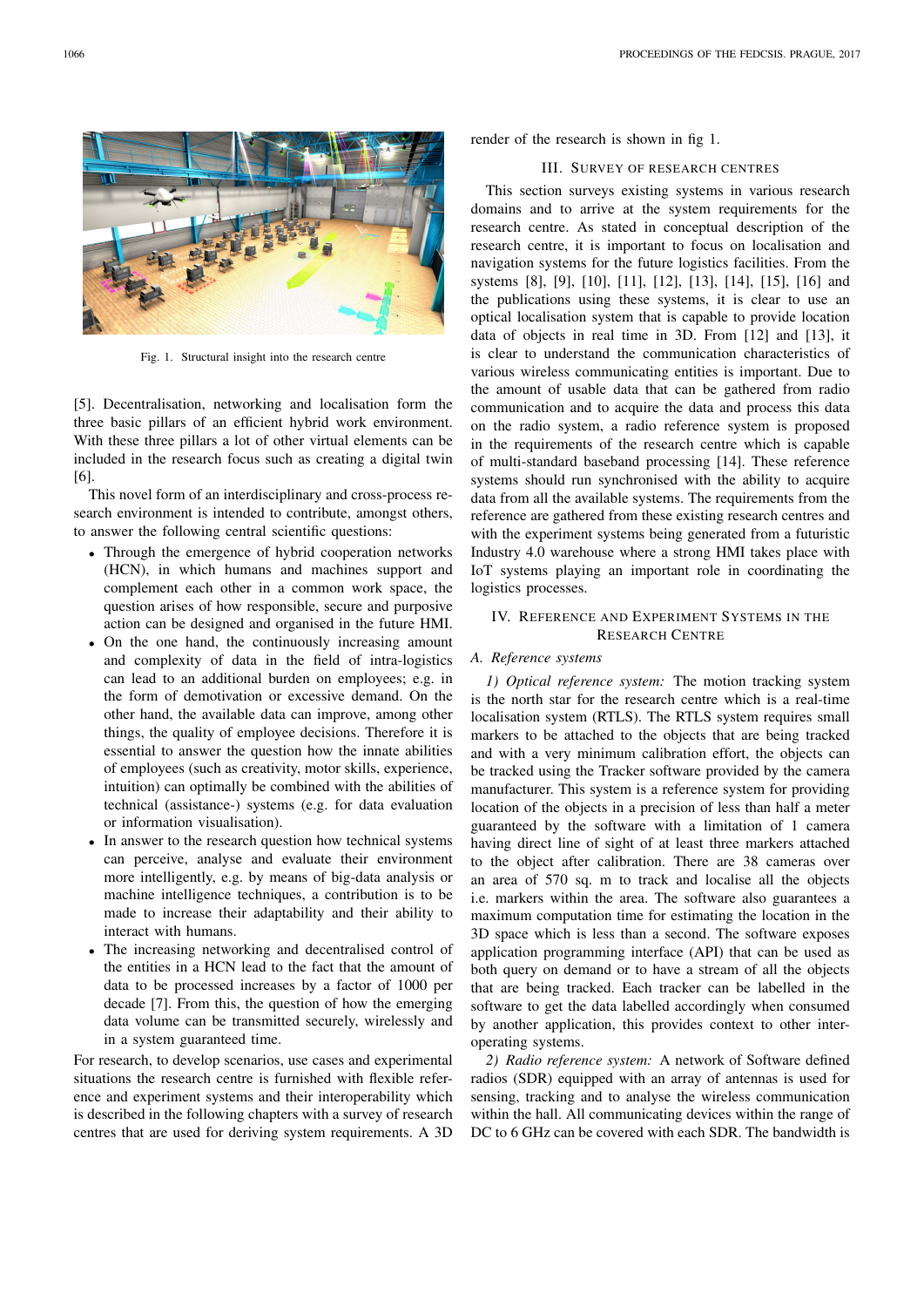up to 120 MHz. Each SDR has a clock synchronisation signal which enables all the SDR to have the same clock frequency that algorithms like time-of-flight or time-difference-of-arrival can be performed in this network of SDRs and also with the experimental systems which have low cost transceivers that are not capable of doing such baseband computation. Since ultralow power, low data rate wireless transceivers do not allow such flexibility, these devices help in analysing, developing and to benchmark various wireless protocols, localisation or proximity algorithms.

*3) Laser projection system:* A visual system to create virtual objects and to represent temporary markings within the research area is created using a laser projection system. This system is formulated as a augmented reality system with a laser projection system software that can be controlled using a user program to create visual representations by focusing fast moving laser with a distance of 1 to 8 meters. The laser projection system can be used as a guidance system for robots or to simulate augmented reality systems, for example, a traffic visualisation with virtual elements taking part in the simulation with physically moving robots.

*4) Virtual reality system:* To facilitate concepts such as digital twin, to extend a logistics facility in a physical dimension inside the virtual world and to simulate virtual components in a simulation and to quickly understand the implications of a scenario a virtual reality wall with millimetre precise markings are printed in a roll shutter of dimensions 200 sq. m which can be folded when not required for the experiment. The markings are used as reference markers for the virtual reality device camera to estimate the position, orientation and geometrically represent objects in the virtual world in correspondence to the physical world.

#### *B. Experiment systems*

*1) Robot systems:* Mobile robot swarms and drone swarms complement to the complexity of diverse machines that will be put to use in an Industry 4.0 materials handling facility. These systems will be used for performing distinct experiments at scale that intrinsically provides a faster way to adapt in the industry. Therefore, industrial systems and research platforms that can mimic a materials handling facility is deployed using mobile racks with robots fitted with lifts that can carry the racks from point A to point B. These robots also have automatic charging stations which provide another dimension of resource planning into the process with limited number of available stations to charge. Drones are currently used in industry for inventory management and transport of valuable items in terms of money or for the process. Therefore, drones that are programmable used as research platforms are deployed which can perform tasks in coordination with humans and other machines within the facility.

*2) LR-WPAN and other wireless networks:* Wireless sensor networks (WSN) are a derived terminology of Internet of Things (IoT) which targets a specific kind of IoT devices that are low power, low data rate devices that are used for sensing physical parameters. This has been standardised as low

rate wireless personal area network (LR-WPAN) in the IEEE Standard. In a materials handling facility, there has been a lot of penetration of such devices that ease out the complexity of processes by providing functionality. Moreover, the data recorded during these operations are accurate without human error and are available real-time that they could be reliably used for predicting and forecasting the processes they are used in. A wireless sensor network with 550 nodes is deployed under the floor, 1 meter apart, across the research centre. Each sensor node is capable of communicating wirelessly in 868 MHz and 2.4 GHz frequency bandwidth in compliance with IEEE 802.15.4 PHY and MAC [14], [17]. Devices are connected to a bus that is used for programming, providing energy for their operation and to reset them individually. Each of the lines with 15 sensor nodes are connected to a computer that can be reprogrammed.

*3) Networked computational system:* The future of an Industry 4.0 material handling facility will highly rely on the data because of the autonomy of the elements. It does not only depend on the large amount of data that is produced, but also on the metadata that is being generated which gives context to the data and also the availability of the data within the system. To provide context and to provide the data to other systems as it is available, a networked computer with high bandwidth network controller is used for concurrent network connections.

#### *C. Systems Interoperability*

The networked computational system is connected to the synchronisation clock signal from the radio reference system. The motion capturing system is also connected to the same clock signal. Since it is not possible for each cameras to synchronise its frames before post-processed in the tracker software, the data streamed from the SDK is timestamped with the system time in ticks of the synchronisation clock. The networked computer will consume all the data using various network communication standards. This data is then available as the latest data set of all existing systems in TCP/IP to be consumed by all other systems within the field. For example, the RTLS system data as latest received by the computer from the tracker will be made available for sensors and robots to be used in their individual planning algorithms.

Since, each system communicates with its own standards, the challenges for such a system lies in finding a common syntax for inter-operating systems which also provides guarantees for the time at which the data is available. Fig 2. shows all the reference systems and experiment systems that are connected in a network. This challenge also addresses the scenario of autonomous industrial systems collaborating within each other to complete a task or a job in a materials handling facility. A system bus with systems communication paradigms or a middleware software that converts different data sources and communication standards in a harmonised way will be a challenge while implementing the research centre and also in a real-time industrial use case.